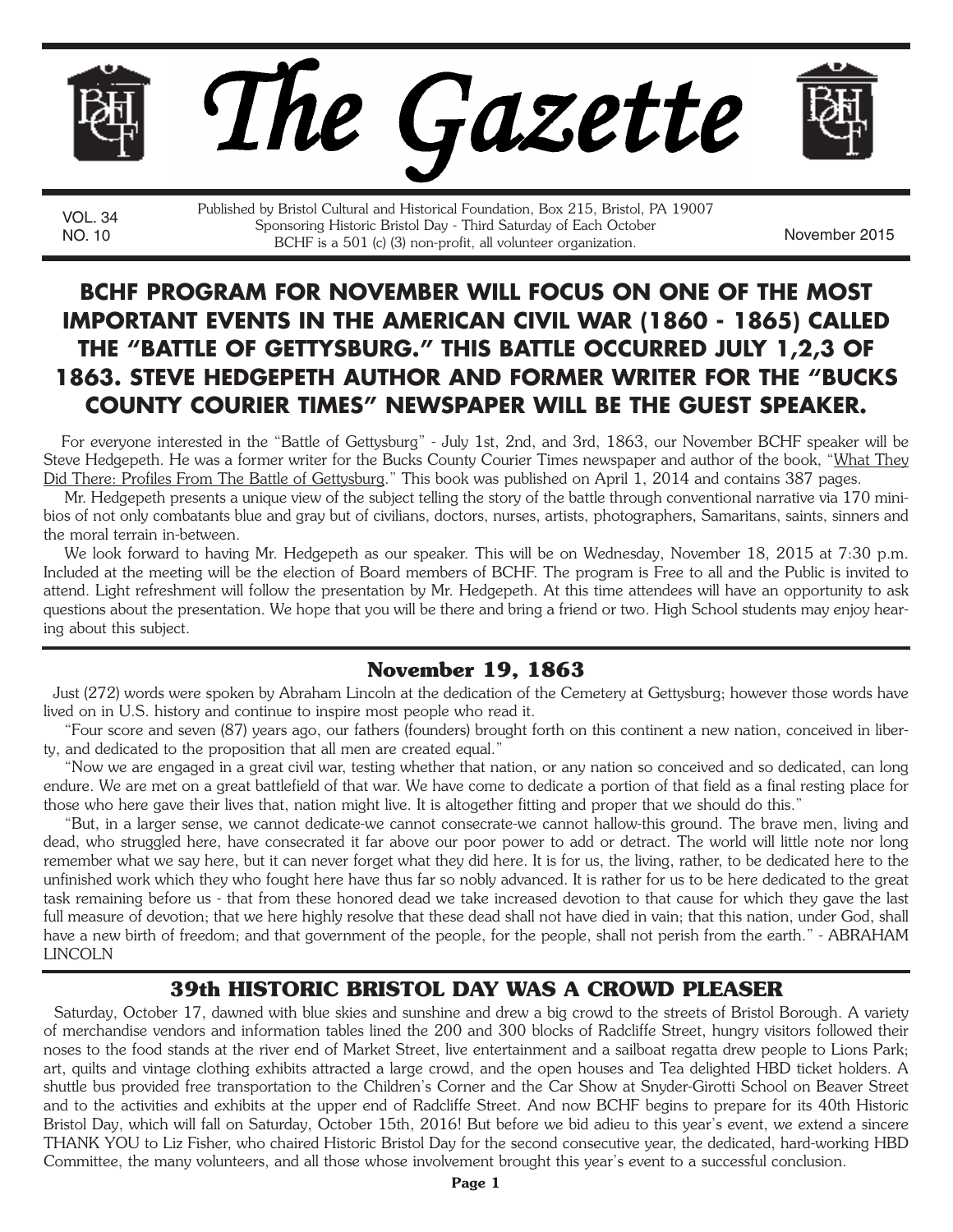The following items were excerpted from November 1955 issues of BUCKS DAILY COURIER.

11/1 - HOSPITAL NOTES 1ST BIRTHDAY. 6500 Treated in Year at Lower Bucks. A giant cake has been baked and its single candle will be blown out by Mr. & Mrs. Charles Long, Newport Rd., West Bristol, parents of the first child to be born in the new hospital.

BOXING GYM TO OPEN IN BRISTOL. The Bristol Gym will open its doors for the first time tomorrow at 6 p.m. The enterprise, where amateur and professional boxers may train, is being opened by Jack Bono and Jerry Joseph. The gym is located at 619 Wood Street.

11/2 - FIRST STEPS TAKEN FOR \$1,000,000 HIGH SCHOOL. First steps for a 5-year building program that should result in an almost brand-new, million dollar Bristol High School were taken by the borough school board last night, when they asked the State Department of Education to look over their needs. The school directors discussed a proposal to erect a new addition west of the school, fronting on Wilson Avenue, building on the present gymnasium addition.

"ROBERT HALL Brings You Two Smash-Hit Coats At One Smash Price! \$15.88. Navy Melton Boy Coat and Mandarin Coat. Route 13 North of Rt. 413 Intersection. Open Every Night Till 9 PM."

11/8 - HUGE CARAVAN TO AID RESCUE UNIT DEDICATE NEW HEADQUARTERS. More than 1000 persons will participate in a dedication parade at the opening of the new, \$55,000 Bucks County Rescue Squad headquarters this Saturday afternoon.

"FASHION FAIR, 130 Mill Street, Bristol's Leading Fashion Center...Cashmere-soft ORLON Sweater Sets. Cardigan - \$5.95. Pullover - \$3.98. A deposit will hold your purchase."

11/9 - DEMOS SWEEP COUNTY TO END FIFTY YEARS OF REPUBLICAN RULE. Five Win Bristol Borough Council Posts in Smashing Win. The major upset rocked the Republican Party in Bristol Borough as the Third Ward elected a Democrat for the first time in more than 25 years. John M. Rodgers pulled the upset, unseating Republican Richard T. Myers in a 199 to 161 vote.

MILL STREET BYPASS UNDERWAY. Work on the new Anthony R. Niccol Bypass, under construction from Old Rt. 13 to the Municipal parking Lot, is expected to take 16 working days.

11/12 - CROWDS TAKE PRIZES HOME FROM BIG COOKING SCHOOL. Free food, gifts, and prizes galore climaxed the two-day Bristol Courier and Levittown Times Cooking School at the Grand Theatre yesterday. The large crowd that turned out for the last session of the cooking school, held with the cooperation of the Mill Street merchants, local food stores, and other companies, so overwhelmed all expectations that a two days supply of free gifts was exhausted in one day.

"STOP! at the BRISTOL DINER for Good Food. Open Sundays. Highway and Market Street, Bristol Borough."

"MARINO'S Delicatessen and Snack Bar, 1717 Farragut Avenue... We have a large selection of Unity-Frankford groceries. Open Daily 8:30 A.M. and All Day Sunday."

11/16 - 'RAIN' GOES ON BOARDS IN BRISTOL. The curtain goes up at 8:30 p.m. today and tomorrow on what could be the permanent, professional "live theatre" for Bristol and Lower Bucks County. The Theatrical Guild of Bucks County and Melvin J. Fox,

president of Fox Enterprises, introduces the first of a series of live plays.

BRISTOL ENDS PLAN TO ANNEX 3M FIRM. The 5-year-old attempt to annex the Minnesota Mining and Manufacturing Co. plant to Bristol Borough was ended by borough council Monday night at the request of the 3-M firm. Council adopted an ordinance rescinding the annexation ordinance of 1950, which was opposed in court by the Bristol Township governing boards.

BRISTOL WINS JH GRID CROWN, Warriors Top Neshaminy JH in Thriller. Warriors' squad consists of: Long, Johnson, Antonelli, Lynn, Giagnacova, Offredo, Manzo, Shire, Vanzant, McGlynn, Centofante, DiSalvo, Williamson, Straffe, Bonner, Ferraro, O'Neill and Tunis.

11/21 - BRISTOL BAKER ON TV SHOW. Peter Piraino, of the Model Baking Company, Bristol, presented his big idea on "The Big Idea" TV show Sunday, Channel 10. Mr. Piraino's big ideas was a "toasty" pizza pie which can be baked entirely in a toaster.

"A & P... For Your Thanksgiving Dinner. Turkeys, 10 to 14 Pounds - 55¢ lb. Cranberry Sauce, two 15 oz. cans - 29¢. Jane Parker Stuffing Mix, 8 oz. pkg. - 23¢. Jane Parker Pumpkin Pie - 49¢. Fresh String Beans - 2 lbs., 29¢."

11/22 - FAIRLESS HILLS EXPANSION SET. \$150 Million Will Be Spent in Huge Plan. Will Increase Coke Oven, Blast Furnace, Open Hearth Facilities. The Fairless Works, of Falls Township, will enjoy the lions share of a big half-billion dollar expansion program which U.S. Steel Corp. plants for 1956.

THANKSGIVING DAY GAMES LAST FOR MANY SENIORS. The Bristol Warriors will have the following missing from their next year's team: Tom Corrigan, Ted Kowal, Bob Transatti, Don Oriolo, Fenton Larrisey, Johnny Lewis, Gene Ferry, Jim VanWright, Joe Scenna, and injured Emilio Gardull.

11/23 - "KEYSTONE HOTEL, Mill Street and Bath... Thanksgiving Dinner - \$1.95,"

"O'BOYLE'S RESTAURANT, Route 13 & Beaver Dam Rd... Old Fashioned Thanksgiving Dinners. Complete Full-Course Dinners from \$2.15 to \$3.25."

11/24 - BRISTOL GETS NEW LOOK WITH TREES. The curbsides of Bristol borough are getting a new look this week with the planting of 88 young trees by the Borough Shade Tree Commission. The planting is the first ever done by the borough, using a \$1,000 appropriation of Council.

"POMEROY'S, Levittown... Rain Dears, plastic storm boots by Lucky, fit all type shoes - \$2. Koroseal Raincoat, complete with hood, by Rainfashion - \$5.98."

11/28 - 25,000 SEE SANTA DURING BRISTOL PARADE. Santa Was Flown into 3M Airport; Parade Began at Bristol High School. Colorful Entries, Jets, Helicopter Delighted Many Onlookers. The first annual Mill Stret Businessmen's Association Santa Claus Parade had in it every element of surprise and delight for the many thousands who witnessed it over its 2 1/2 mile route.

"WEED CHEVROLET, Green Lane at River... New '56 Chev. Bel Airs, 210's and 150's. \$250 Down, Prices Start at \$1,887."

### **Bristol Riverside Theater 2015/2016 Performance Schedule**

"Mountain" - November 3 - November 22, 2015 *Phone 215-785-0100 for further information*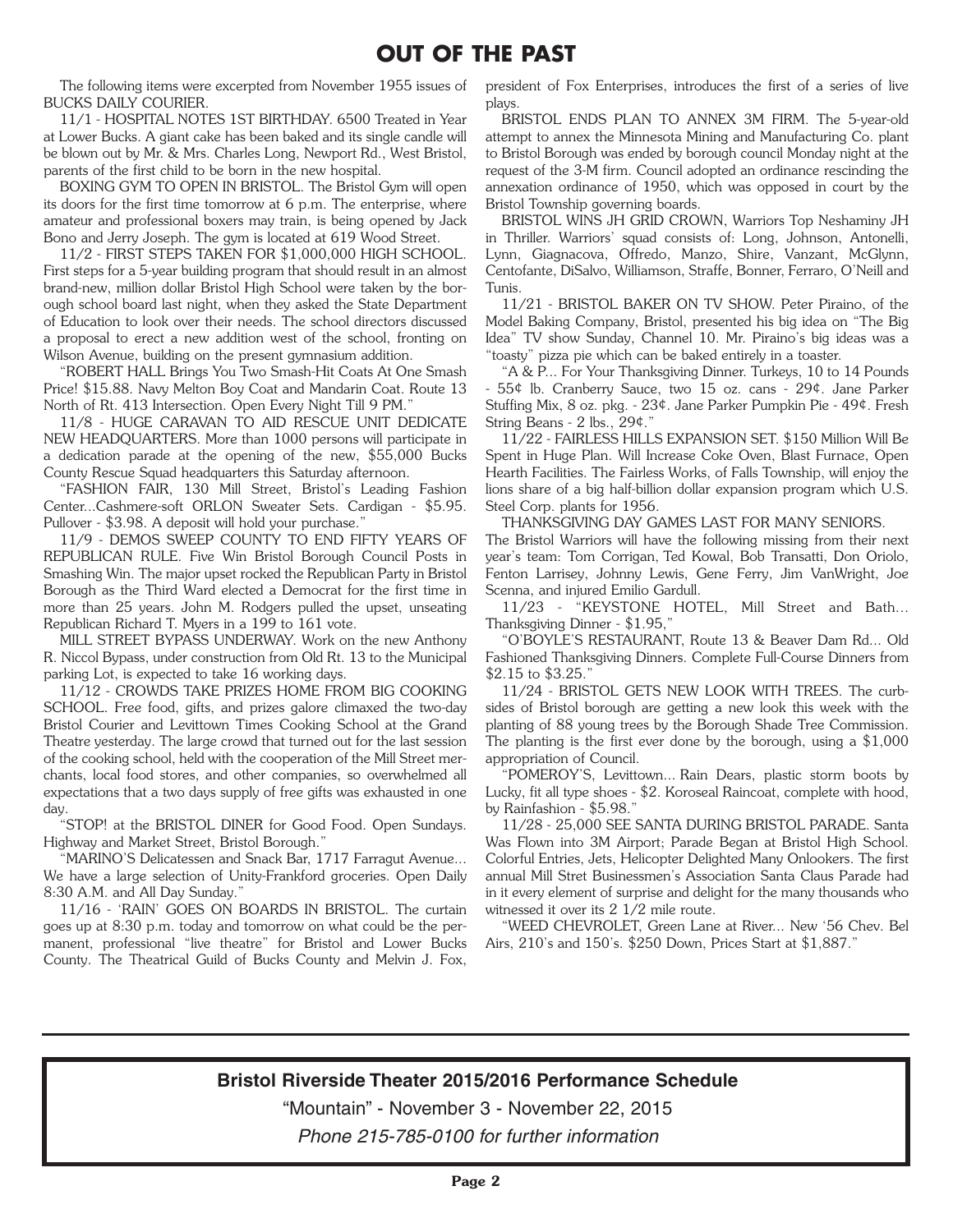## **RAFFLE DRAWING**

At the conclusion of Historic Bristol Day on October 17th, the drawing for the first and second prizes in the annual Historic Bristol Day Raffle was held at BCHF headquarters. This year, both prizes were won by Bristol Borough residents! Winner of the Joseph

Sagolla original watercolor of the Wharf was Mr. & Mrs. Vincent Cordisco of West Circle. Winner of the second prize - our historic Bristol Throw - was Fidel Esposito of Harrison Street. Congratulations to the winners, and thanks to all who participated in this year's raffle!

## **REGATTA WINNERS**

The Anchor Yacht Club of Bristol organized another successful Regatta as part of 39th Historic Bristol Day. This year's winner was Ed Rodier, who captained "Boomerang." BCHF is

grateful to the Anchor Yacht Club for making the Regatta as part of our annual event. It is a lovely sight to see the sailboats ply the Delaware River on a beautiful Autumn afternoon!

## **CHILDREN'S ART CONTEST**

There were over one hundred entries in this year's "Historic Bristol Day Student Art Contest," which was open to all Bristol Borough students in grades 6 through 8. The contest's theme was "Bristol Borough's Diversity," depicting the ethnic, religious or racial background of the town's residents or showing one of the town's landmarks. Judging was done by two members of the Artists of Bristol, who were extremely impressed with the quality of work done by such young children, and who expressed great difficult in narrowing the field.

The winners were:

1st Place - Kennedy Tomlinson, 8th Grade, St. Mark School 2nd Place - Mary LaRosa, 7th grade, St. Mark School 3rd Place - Cassidy Natress, 8th grade, Snyder-Girotti School Honorable Mention - Elaine Kaess, 6th grade, St. Mark School

Cash prizes of \$100, \$75, \$50 and \$25, respectively, were presented to the above fledgling artists.

## **HISTORIC BRISTOL DAY CAR SHOW WINNERS**

A total of thirty-eight antique (1900-1985) and classic (1986-2016) vehicles lined the perimeter of Snyder-Girotti Elementary-Middle School for the 4th Annual Historic Bristol Day Car Show, October 17th. 275 Ballots were entered for the People's Choice Awards, and the trophy winners were:

### **Best of Show**

Bruce Harris - 2014 Corvette Stingray

### **Antique Category**

1st Place - John Colucci - 1974 Volkswagen Super Beetle 2nd Place - Frank Suntheimer - 1949 Ford convertible 3rd Place - Jim Esmon - 1970 Chevelle SS

### **Classic Category**

1st Place - Bruce Harris - 2002 Thunderbird roadster 2nd Place - Luis Torres - 2001 Jeep 3rd Place - Chris Merlino - 1987 Chevrolet Monte Carlo

### **Winners of a photo collage were:**

Chris Merlino - 1976 Chevrolet Corvette John Fasano - 1968 Oldsmobile 442 convertible Joseph Ciganik - 1969 Buick Electra 225 convertible

BCHF thanks Car Show Chairman Mark Gesualdi and his committee for making this activity an integral part of Historic Bristol Day over the past four years. Sincere gratitude is also extended to "Vinnie" Demarco, proprietor of the Radcliffe Cafe, for donating the Car Show trophies.

## **ANNOUNCING 2016 PROGRAMS**

BCHF's programs will be held a little later in the year than normal, partly because of the bad winter weather we've had to contend with in past Januarys and Februarys and partly due to the unavailability of the speakers we had in mind.

The Ways & Means Committee has booked two programs which we hope will entertain and educate BCHF members and the general public as well.

On Sunday, March 13th, at 2 p.m., Neil Hartley will return to the BCHF stage to do a first-person presentation entitled "The Magic of Lionel: The Story of Joshua Lionel Cowen." This past January 25th, Mr. Hartley entertained us with his one-man show, "Sherlock Holmes and the Speckled Band."

"An Artist in Your Pocket" is the title of our Sunday, April 18th, program, which will be presented by Donald Everhart, lead sculptor-engraver for the U.S. Mint in Philadelphia. In addition to Mr. Everhart's long list of designs and sculptures for the Mint, he was commissioned in August of this year to create the Papal Medal to commemorate Pope Francis' visit to the United States.

A donation of \$5 per attendee is suggested. Light refreshment will be served.

Mark those two dates on your 2016 calendar, and invite your relatives and friends to join you at one or both of those programs!

## **EXTRA - EXTRA**

Bristol Day.

"Kathy Hickey, 3595 Iris Avenue, Trevose, PA 19053" **WELCOME KATHY.**

An In-Kind donation was from "Vinnie" DeMarco, propiertor of the

BCHF had one new member join our organiztion on Historical Radcliffe Cafe, on Radcliffe Street in Bristol, who donated the Car Show trophies. Thanks for your donation Mr. DeMarco.

A second In-Kind donation was from the Bristol Borough School District. It was for the land on which we had the Historic Bristol Day Car Show. - Thank you!

A third In-Kind was from USW Local 88G. Thank you!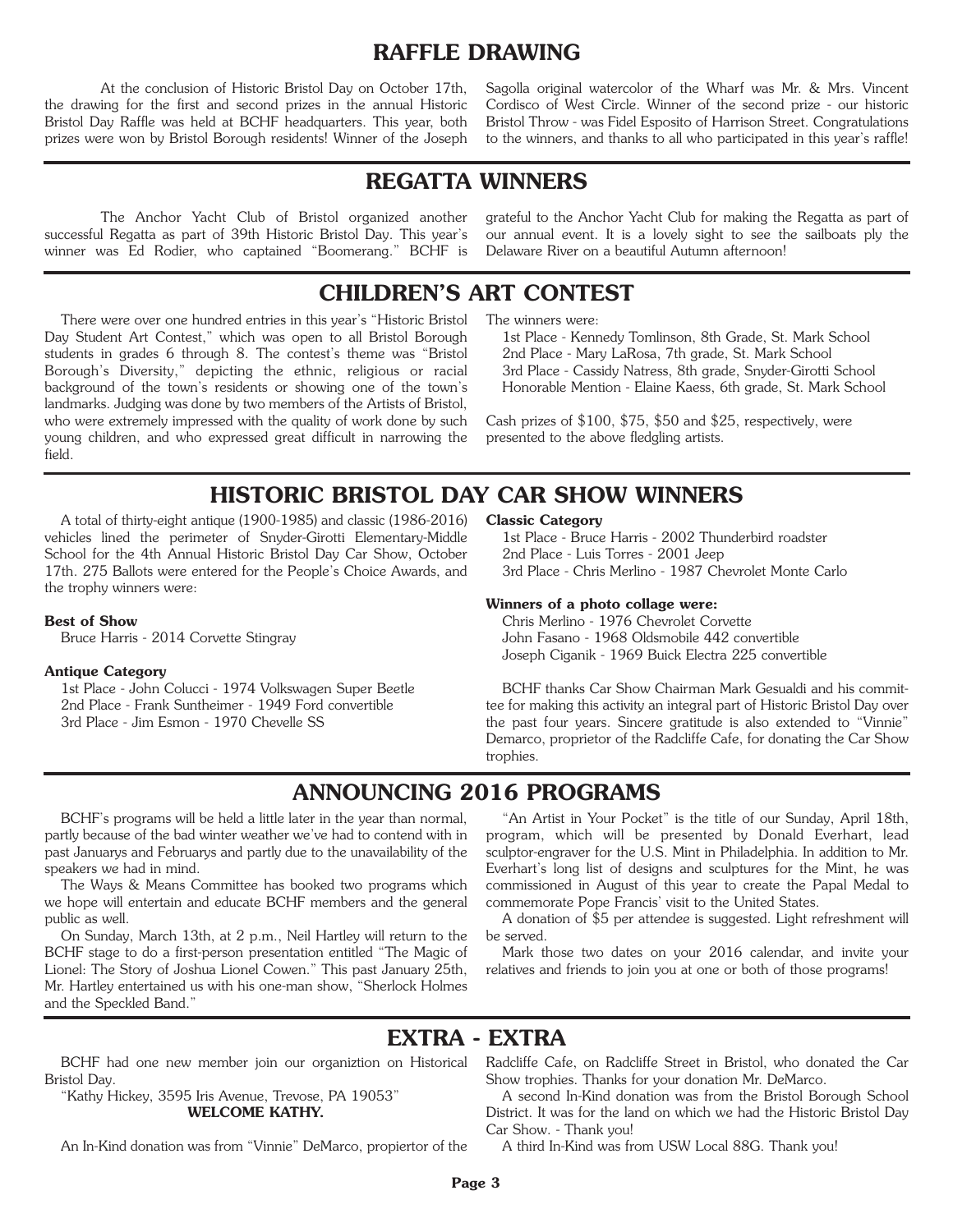## **RESERVATIONS BEING ACCEPTED**

Trip organizer Helen Younglove is now accepting reservations on the "Pittsburgh Express", May 18-20, 2016. Cost is \$395 pp double occupancy, \$380 pp triple, and \$505 single. The package includes round-trip motorcoach transportation, leaving the Grundy Arena parking lot at 7 a.m. and returning on the 20th at approximately 7 p.m.; 2 nights lodging; 2 breakfasts and 2 dinners, incl. a dinner at the Grand Concourse of the restored P&LE train station; a visit to the Flight 93 Memorial in Shanksville; a Gateway Clipper cruise on Pittsburgh's rivers; a guided tour of Pittsburgh, incl. a stop at the

University of Pittsburgh's Cathedral of Learning for a tour of some of its Nationality Rooms; a tour of the Phipps Conservatory and Botanical Gardens; a visit to Frank Lloyd Wright's architectural creation, "Fallingwater;" taxes, meal, bus driver and local guide gratuities.

For a detailed flyer with reservation form, contact Helen at 215- 788-9408. A deposit of \$200 pp will secure your reservation. Balance of payment is due by March 16. A National Tour Assn. trip insurance form is available upon request.

## **HISTORIC BRISTOL DAY DONORS**

#### **DIAMOND PARTNER** ARKEMA INC.

### **PLATINUM PARTNER**

Borough of Bristol Council

### **GOLD PARTNER**

Bertucci Marin Associates, Inc. First Federal of Bucks County Harris Comfort LLC

### **SILVER PARTNER**

Bristol Fuel Co, Inc. Blue Chip Copy Center Fidelity Savings and Loan Association of Bucks County Drs. Angelo and Melinda Ratini Marueen M. Scanlin Senator Tommy Tomlinson

### **BENEFACTORS**

Great ID's by Anne W.R. Esposito, Realtor Josefina Unisex Salon

## **HISTORIC BRISTOL DAY DONORS - MEMBERS**

Andrew V. Accardi Mary Antonelli Lillian Mitchener Bauserman Bristol Jewish Center Delores Brown Lucy Butterworth Buchanan's Bill & Rose Cattani Dr. Francis J. & Geraldine Cole Howard I James Collier Vincent B. & Alice M. Cordisco Ellanna L. Delaney Giny DiMaggio Bob & Nancy Doyle Fidel Esposito Anthony & Irene Esposito Sonia & John Federaro Gene & Bobbi Gregory David & Jeanne Harris Tom & Pat Harris Andrea Harvie Lorraine & John Hoffman Bev Howley Dr. Joanne Hullings Donna Jenkinson Jodi & Mary Kehoe Clarence King Tom & Diane King, Sr. Sandra Klug Albert & Sharon Lalli Ralph & Jo Lalli Joe & Anna Larrisey Don & Donna McCloskey

Regina McHugh Mary McIlvain Pauline Michalski Harold & Carol Mitchener Molden Funeral Chapel, Inc. Mothers & Others Quilting Group Mary Jane & Isadore Morici Sheree Napoli Eleanor & Tom O'Reilly Pat Thomsas Tours, LLC Phyllis Pavone Dr. Angelo & Melinda Ratini Helen Raymond Nick Rizzo John & Mary Anne Roche Linda Rown Jan Ruano Anthony & Margaret Russo Ralph & Joyce Sabatini Charles & Dolores Sampsel Yvonne P. Sampsel Gloria Seacrist John & Mary Anne Smoyer Danielle & Leonard Snyder Spotlight Deliverance Temple Pat & Joe Stallone Sutton/Lautt Marion M. Walter Bill & Susan Watkins Margaret R. Wentz Bob & Pauline White White Monument Co. Helen Younglove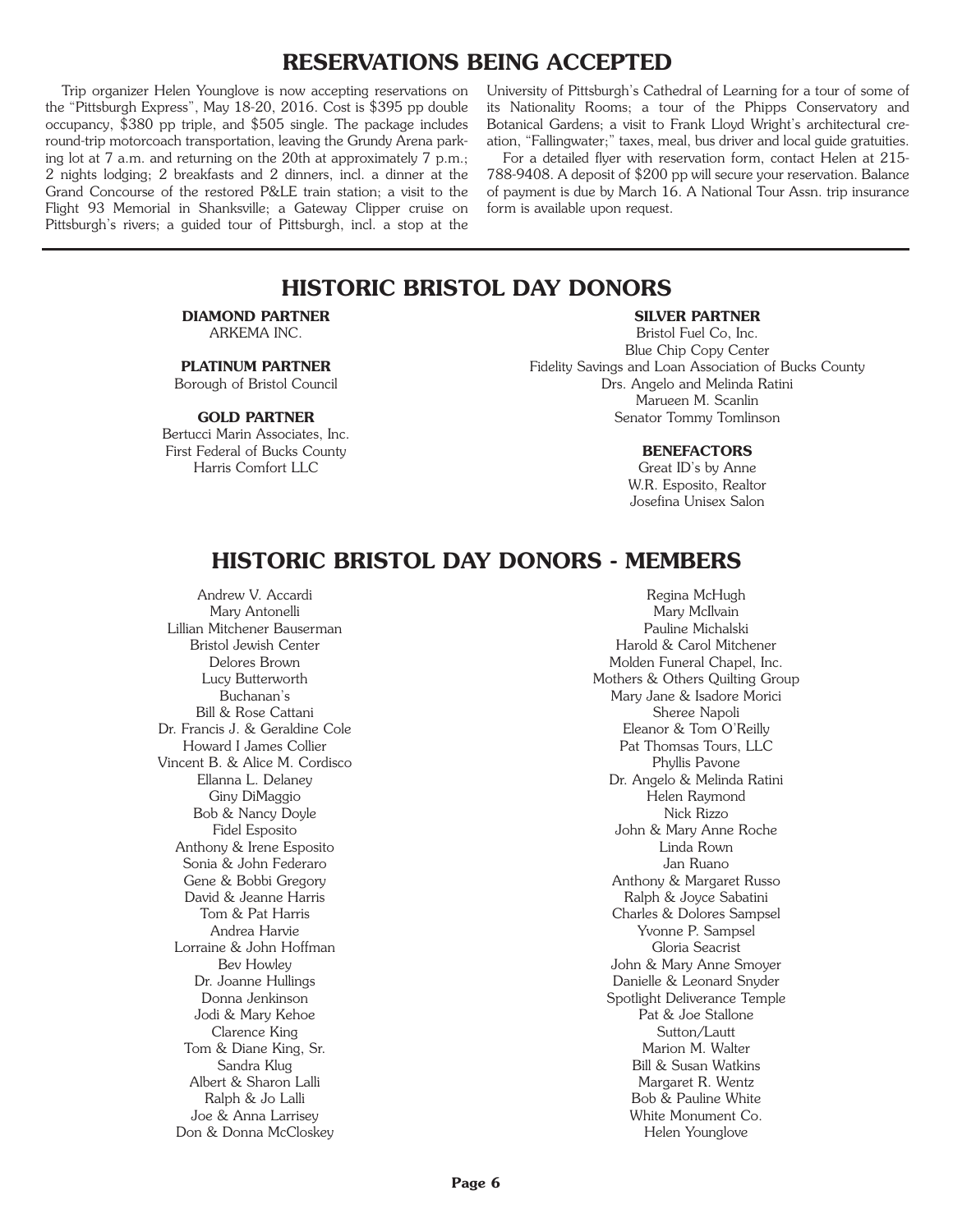# **THIS IS INTERESTING INFORMATION ABOUT THE AMERICAN CIVIL WAR, PLUS OTHER INTERESTING FACTS THAT ARE RELATED TO THE SUBJECT**

There were 50,000 dead, wounded or missing in the American Civil War.

Lincoln traveled 120 miles between Washington, D.C. and Gettysburg, PA, to help dedicate the National Cemetery at Gettysburg.

Andrew Curtain was the Governor of Pennsylvania at the time of the Battle of Gettysburg in 1863.

Considering all wars in which Americans have fought, the American Civil War had the greatest number of soldiers killed. (Remember that the Civil War included both the Union and Confederacy).

Lincoln was 54 years old when he delivered the Gettysburg Address, in 1863.

Lincoln was 56 years old at the time of his death in April of 1865.

The population of Gettysburg at the time of the battle was approximately 2,500 people.

One of the difficulties following the Battle of Gettysburg was that there were many mules and horses dead and that it was in the hot summer and the smell and odor brought to the area a very horrible smell with the rotting flesh.

Gettysburg was a small town and it was surrounded by fields of wheat, corn and other vegetables and fruits. Apple and Peach orchards were found in abundance at Gettysburg.

Battles were fought not only in the fields and in the town itself, but that there were also battles in the woodlands around the town.

Jenny Wade was the only lady within the town of Gettysburg that was killed during the actual battle. A bullet came through the door of her house and that bullet killed her in her kitchen.

Robert E. Lee was the leading general of the Confederacy during the Civil War. His house was in Virginia opposite Washington, D.C. That house now sets in the middle of the National Cemetery across from Washington, D.C. President Kennedy and his wife Jackie and their infant son are buried in that cemetery. This is also the cemetery where the Tomb of the Unknown Soldier is located.

It was General Robert E. Lee, Confederate general and Ulysses S. Grant, Union general, that met at Appomattox, VA, to sign the final papers that ended the war.

There are many books written about the American Civil War - why not try to find additional information about American's most devastating war which occurred on our own soil.

Have a Safe and Happy Holiday *Season!*